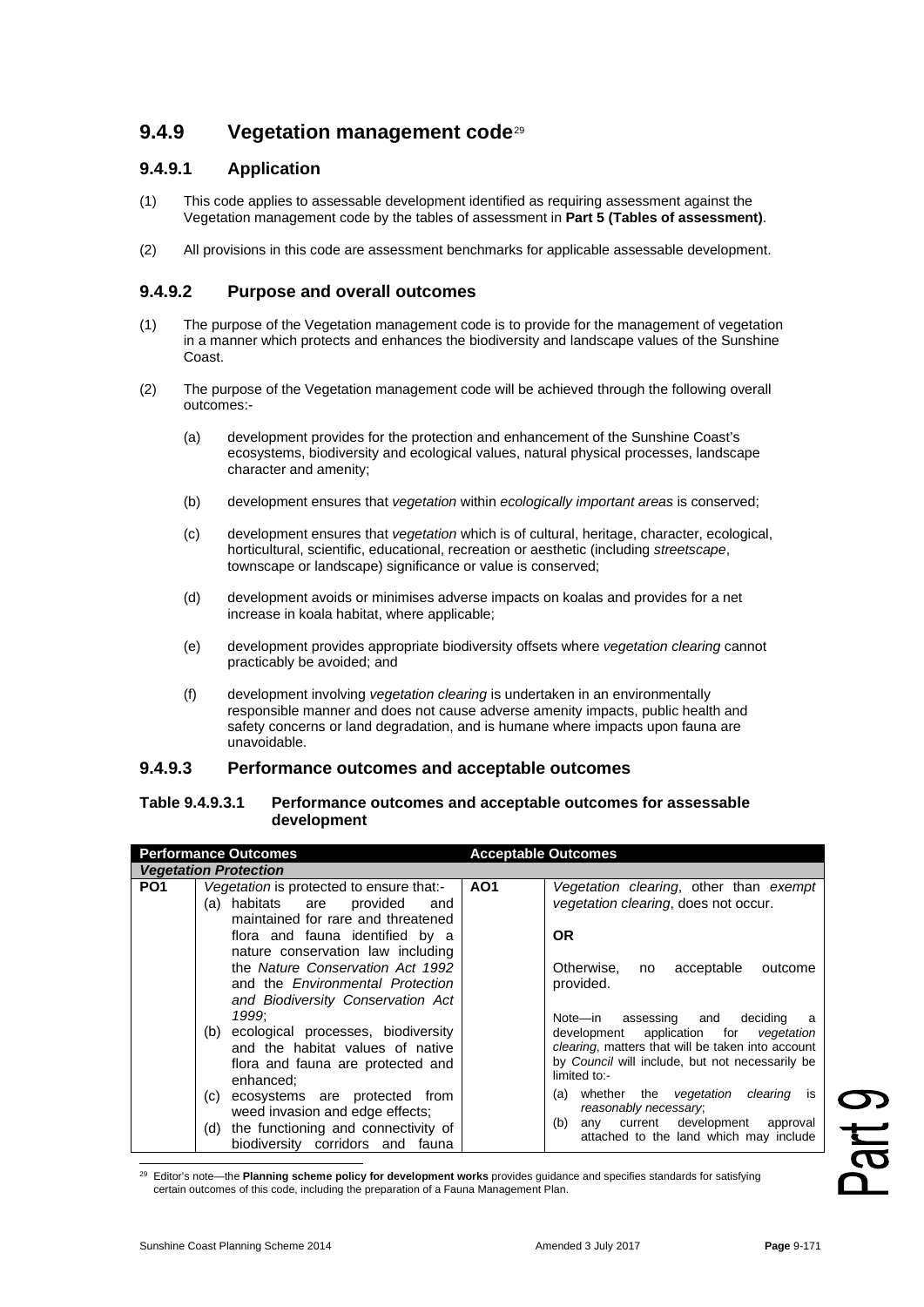|                                      | <b>Performance Outcomes</b>                                                                                                                                                                                                                                                                                                                                                                                                                                                                                                                                                                                                                             | <b>Acceptable Outcomes</b> |                                                                                                                                                                                                                                                                                                                                                                                                                                                                                                                                                                                                                                                                                                                                                                                                                                                                                                                                                                                                                                                                                                                                                                                                                                                                                                                                                                                                                                                                                                                                                                                                                                                                                                                                                                                                                                                                                                      |
|--------------------------------------|---------------------------------------------------------------------------------------------------------------------------------------------------------------------------------------------------------------------------------------------------------------------------------------------------------------------------------------------------------------------------------------------------------------------------------------------------------------------------------------------------------------------------------------------------------------------------------------------------------------------------------------------------------|----------------------------|------------------------------------------------------------------------------------------------------------------------------------------------------------------------------------------------------------------------------------------------------------------------------------------------------------------------------------------------------------------------------------------------------------------------------------------------------------------------------------------------------------------------------------------------------------------------------------------------------------------------------------------------------------------------------------------------------------------------------------------------------------------------------------------------------------------------------------------------------------------------------------------------------------------------------------------------------------------------------------------------------------------------------------------------------------------------------------------------------------------------------------------------------------------------------------------------------------------------------------------------------------------------------------------------------------------------------------------------------------------------------------------------------------------------------------------------------------------------------------------------------------------------------------------------------------------------------------------------------------------------------------------------------------------------------------------------------------------------------------------------------------------------------------------------------------------------------------------------------------------------------------------------------|
|                                      | movement networks is maintained;<br>(e) the ecological health and integrity<br>of riparian corridors, waterways and<br>wetlands are maintained;<br>soil resources are protected against<br>(f)<br>the loss of chemical and physical<br>fertility through processes such as<br>erosion, mass movement, salinity<br>and water logging;<br>(g) vegetation of historical, cultural or<br>visual significance or identified in a<br>local area study as being of priority<br>for conservation is retained; and<br>the character and visual amenity of<br>(h)<br>individual communities and local<br>areas and the Sunshine Coast<br>generally is maintained. |                            | conditions<br>$\mathsf{or}$<br>measures relating<br>to<br><i>vegetation</i> retention or protection;<br>whether the vegetation is specifically<br>(c)<br>protected by a vegetation protection order,<br>registrable covenant, easement or similar<br>legally binding mechanism that seeks to<br>protect the values and functions of<br>recognised significant vegetation;<br>whether the <i>vegetation</i> proposed to be<br>(d)<br>cleared is identified as having significant<br>values in a report adopted by Council;<br>whether the vegetation is located on land<br>(e)<br>subject to the Heritage and Character<br>Areas Overlay, or is otherwise identified<br>as character vegetation in a local plan<br>code;<br>(f)<br>whether the vegetation is identified or<br>referred to in State or Federal legislation;<br>whether the <i>vegetation</i> includes habitat for<br>(g)<br>animals or plants identified or referred to<br>in State or Federal legislation;<br>whether the vegetation is located on a<br>(h)<br>prominent hillside, slope or ridgeline;<br>whether vegetation clearing may cause or<br>(i)<br>contribute to erosion or slippage;<br>whether the vegetation is, or forms part of,<br>(i)<br>a riparian area or other habitat network<br>and is valuable to the functioning of that<br>network;<br>whether the vegetation clearing may have<br>(k)<br>an adverse impact on the hydrology of the<br>area, or upon hydrologically-sensitive<br>plant communities, such as wetland,<br>heathland, sedgeland, melaleuca forest or<br>mangrove forest;<br>whether the vegetation is, or is capable of<br>(1)<br>forming or contributing to, a buffer<br>between different land uses;<br>(m) whether the vegetation is, or is capable of<br>forming or contributing to, a visual buffer,<br>agricultural buffer or a buffer against<br>pollution, light spillage or noise; and |
|                                      |                                                                                                                                                                                                                                                                                                                                                                                                                                                                                                                                                                                                                                                         |                            | visual amenity or landscape quality.                                                                                                                                                                                                                                                                                                                                                                                                                                                                                                                                                                                                                                                                                                                                                                                                                                                                                                                                                                                                                                                                                                                                                                                                                                                                                                                                                                                                                                                                                                                                                                                                                                                                                                                                                                                                                                                                 |
|                                      | <b>Waterways and Wetlands</b>                                                                                                                                                                                                                                                                                                                                                                                                                                                                                                                                                                                                                           |                            |                                                                                                                                                                                                                                                                                                                                                                                                                                                                                                                                                                                                                                                                                                                                                                                                                                                                                                                                                                                                                                                                                                                                                                                                                                                                                                                                                                                                                                                                                                                                                                                                                                                                                                                                                                                                                                                                                                      |
| PO <sub>2</sub>                      | Development protects, enhances and<br>rehabilitates:-<br>(a) vegetation within a waterway and a<br>wetland;<br>(b) the ecological functions<br>of a<br>waterway and wetland; and<br>(c) aquatic fauna habitat.                                                                                                                                                                                                                                                                                                                                                                                                                                          | AO <sub>2</sub>            | Vegetation clearing does not occur within<br>a waterway or wetland as identified on a<br>Biodiversity, Waterways and Wetlands<br>Overlay Map.                                                                                                                                                                                                                                                                                                                                                                                                                                                                                                                                                                                                                                                                                                                                                                                                                                                                                                                                                                                                                                                                                                                                                                                                                                                                                                                                                                                                                                                                                                                                                                                                                                                                                                                                                        |
| PO <sub>3</sub>                      | Vegetation adjacent to a waterway or<br>wetland is protected to assist in the<br>maintenance of water quality, existing<br>hydrological characteristics, habitat and<br>visual amenity values.                                                                                                                                                                                                                                                                                                                                                                                                                                                          | AO <sub>3</sub>            | Clearing of vegetation does not occur<br>within:-<br>(a) a riparian protection area identified on<br>Biodiversity,<br>Waterway<br>and<br>a<br>Wetlands Overlay Map; or<br>(b) 10 metres of each high bank of a<br>waterway with a stream order 1 or 2<br>identified on a Biodiversity, Waterway<br>and Wetlands Overlay Map.                                                                                                                                                                                                                                                                                                                                                                                                                                                                                                                                                                                                                                                                                                                                                                                                                                                                                                                                                                                                                                                                                                                                                                                                                                                                                                                                                                                                                                                                                                                                                                         |
|                                      | <b>Water Supply Catchments</b>                                                                                                                                                                                                                                                                                                                                                                                                                                                                                                                                                                                                                          |                            |                                                                                                                                                                                                                                                                                                                                                                                                                                                                                                                                                                                                                                                                                                                                                                                                                                                                                                                                                                                                                                                                                                                                                                                                                                                                                                                                                                                                                                                                                                                                                                                                                                                                                                                                                                                                                                                                                                      |
| PO <sub>4</sub><br><b>Steep Land</b> | Vegetation clearing within a water<br>supply catchment area, as identified on<br>a Water Supply Catchments Overlay<br>Map, is avoided or minimised so as to<br>reduce the potential for erosion and soil<br>runoff and maintain water quality.                                                                                                                                                                                                                                                                                                                                                                                                          | AO <sub>4</sub>            | No acceptable outcome provided.                                                                                                                                                                                                                                                                                                                                                                                                                                                                                                                                                                                                                                                                                                                                                                                                                                                                                                                                                                                                                                                                                                                                                                                                                                                                                                                                                                                                                                                                                                                                                                                                                                                                                                                                                                                                                                                                      |
| PO <sub>5</sub>                      | Vegetation<br>clearing in a<br>landslide                                                                                                                                                                                                                                                                                                                                                                                                                                                                                                                                                                                                                | AO <sub>5</sub>            | No acceptable outcome provided.                                                                                                                                                                                                                                                                                                                                                                                                                                                                                                                                                                                                                                                                                                                                                                                                                                                                                                                                                                                                                                                                                                                                                                                                                                                                                                                                                                                                                                                                                                                                                                                                                                                                                                                                                                                                                                                                      |

Part 9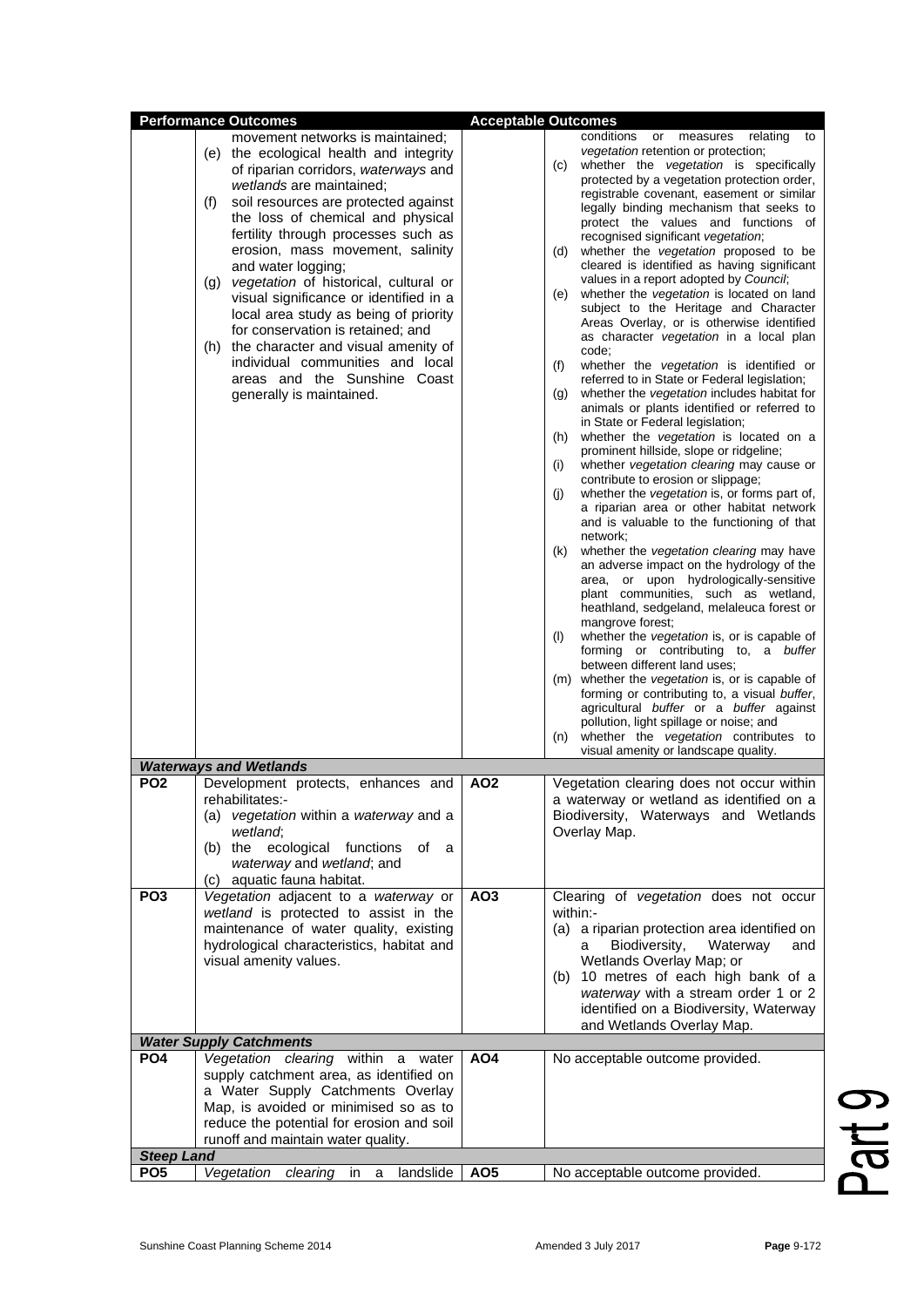|                      | <b>Performance Outcomes</b>                                                                                                                                                                                                                                                                                                                                                                                                                                                                                                                                                                                                                                             |                 | <b>Acceptable Outcomes</b>                                                                                                                                                                                                                                                                                                                                                                                                                                                                                                           |
|----------------------|-------------------------------------------------------------------------------------------------------------------------------------------------------------------------------------------------------------------------------------------------------------------------------------------------------------------------------------------------------------------------------------------------------------------------------------------------------------------------------------------------------------------------------------------------------------------------------------------------------------------------------------------------------------------------|-----------------|--------------------------------------------------------------------------------------------------------------------------------------------------------------------------------------------------------------------------------------------------------------------------------------------------------------------------------------------------------------------------------------------------------------------------------------------------------------------------------------------------------------------------------------|
|                      | hazard area or on steep land, as<br>identified on a Landslide Hazard and<br>Steep Land Overlay Map, is avoided or<br>minimised to maintain slope stability<br>and prevent erosion and slippage.                                                                                                                                                                                                                                                                                                                                                                                                                                                                         |                 |                                                                                                                                                                                                                                                                                                                                                                                                                                                                                                                                      |
| <b>Koala Habitat</b> |                                                                                                                                                                                                                                                                                                                                                                                                                                                                                                                                                                                                                                                                         |                 |                                                                                                                                                                                                                                                                                                                                                                                                                                                                                                                                      |
| PO <sub>6</sub>      | Vegetation clearing:-<br>(a) provides a net gain in mature and<br>actively regenerating koala habitat;<br>and<br>(b) mitigates any potential threats or<br>risks to koalas.                                                                                                                                                                                                                                                                                                                                                                                                                                                                                             | AO6.1           | Vegetation clearing avoids clearing of<br>non-juvenile koala habitat trees.<br><b>OR</b><br>Where clearing of non-juvenile koala<br>habitat trees is unavoidable, such clearing<br>is minimised, and an offset is provided in<br>accordance with:-<br>(a) the requirements specified in Table<br>9.4.9.3.2<br>(Biodiversity<br>offset<br>requirements); and<br>(b) the Planning scheme policy for<br>biodiversity offsets.                                                                                                           |
|                      |                                                                                                                                                                                                                                                                                                                                                                                                                                                                                                                                                                                                                                                                         | AO6.2           | Where clearing of koala habitat trees is<br>unavoidable, clearing is undertaken in a<br>sequential manner.                                                                                                                                                                                                                                                                                                                                                                                                                           |
|                      | <b>Biodiversity offsets</b>                                                                                                                                                                                                                                                                                                                                                                                                                                                                                                                                                                                                                                             |                 |                                                                                                                                                                                                                                                                                                                                                                                                                                                                                                                                      |
| PO <sub>7</sub>      | Where the clearing of native vegetation<br>cannot practicably be avoided,<br>an<br>appropriate biodiversity offset for the<br>area that is adversely affected by the<br>vegetation clearing is provided, that:-<br>(a) results in a net environmental<br>benefit:<br>(b) is located on the development site,<br>another site that has a nexus with<br>the development site or a site that<br>is within a rehabilitation focus area;<br>(c)<br>is<br>supported<br>appropriate<br>by<br>management<br>and<br>funding<br>the<br>arrangements<br>ensure<br>to<br>ongoing viability of the offset; and<br>not used<br>(d)<br>for<br>material<br>is<br>or<br>commercial gain. | AO7             | Where the clearing of native vegetation<br>cannot<br>practicably<br>avoided.<br>be<br>a<br>biodiversity<br>offset<br>provided<br>is<br>in.<br>accordance with:-<br>(a) the minimum standards specified in<br>Table 9.4.9.3.2 (Biodiversity offset<br>requirements); and<br>(b) the Planning scheme policy for<br>biodiversity offsets.                                                                                                                                                                                               |
|                      | <b>Management of Vegetation Clearing Works</b>                                                                                                                                                                                                                                                                                                                                                                                                                                                                                                                                                                                                                          |                 |                                                                                                                                                                                                                                                                                                                                                                                                                                                                                                                                      |
| PO <sub>8</sub>      | Vegetation<br>clearing<br>works<br>are<br>conducted in a manner that:-<br>(a) protects<br>landforms,<br>natural<br>including steep land, waterways<br>and gullies; and<br>(b) prevents soil degradation<br>and<br>erosion, slippage<br>controls<br>and<br>sedimentation.                                                                                                                                                                                                                                                                                                                                                                                                | AO <sub>8</sub> | No acceptable outcome provided.<br>Editor's note - Section 9.4.11 (Works,<br>services and infrastructure code) sets out<br>requirements for sediment and erosion control.                                                                                                                                                                                                                                                                                                                                                            |
| PO <sub>9</sub>      | clearing<br>works<br>Vegetation<br>are<br>conducted in a manner that:-<br>(a) protects<br>the<br>aesthetic<br>and<br>ecological values<br>of retained<br>vegetation; and<br>(b) minimises impacts on native fauna.                                                                                                                                                                                                                                                                                                                                                                                                                                                      | AO9.1           | The health and stability of retained<br>vegetation is maintained or enhanced<br>during vegetation clearing work by:-<br>(a) clearly marking vegetation to be<br>retained with temporary fencing and<br>flagging tape;<br>(b) installing secure, barrier fencing<br>around the outer drip line and critical<br>root zone of the vegetation;<br>(c) preventing any filling, excavation,<br>stockpiling, storage of chemicals, fuel<br>or machinery within the fenced<br>protection area;<br>impact<br>(d) using<br>low<br>construction |

Part 9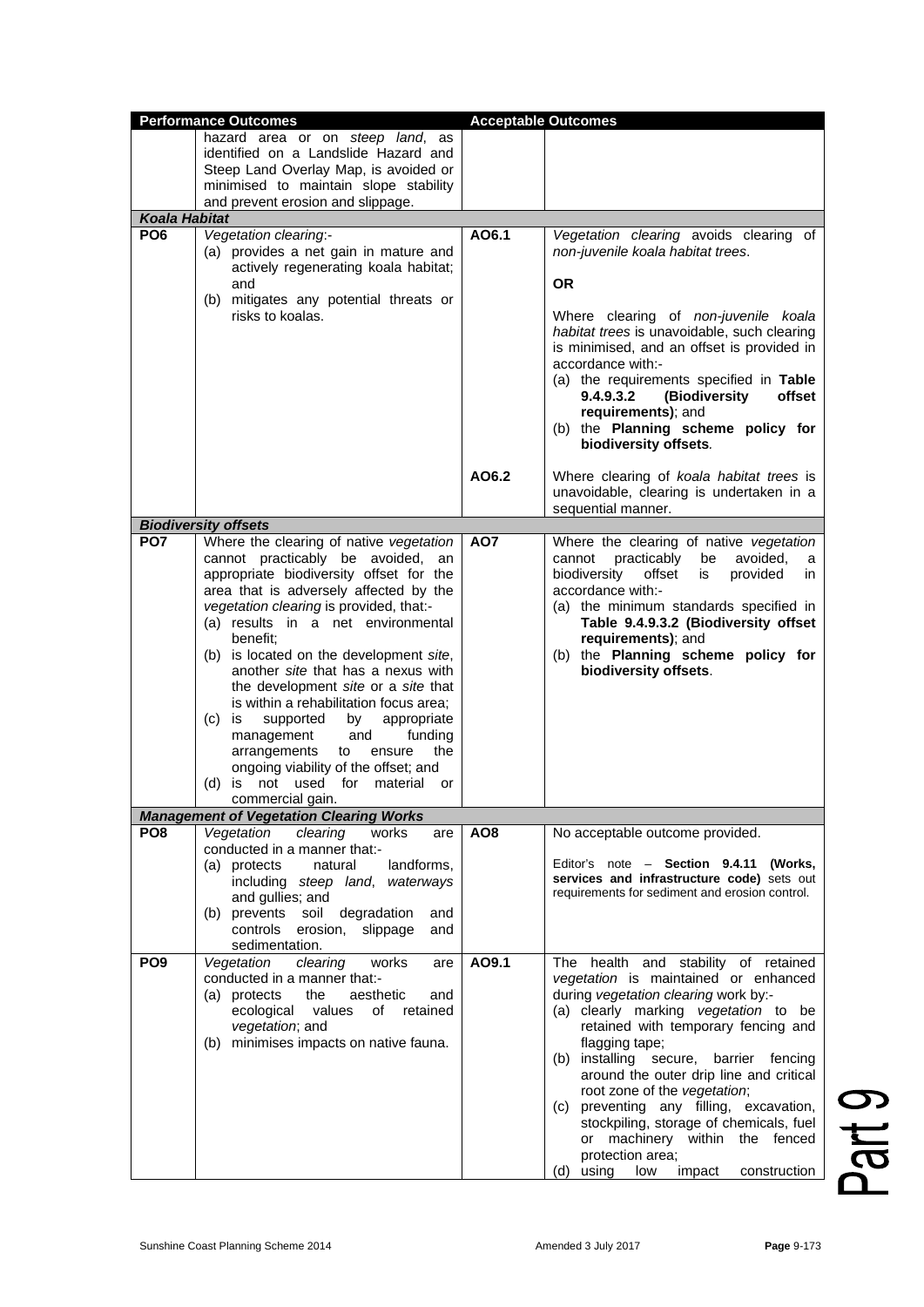| <b>Performance Outcomes</b> |                                                                                                                                                                                                                     |                  | <b>Acceptable Outcomes</b>                                                                                                                                                                                                                                                                                                                                                                                                                                                                                                                                                                                                                                                                                                                                                                                                                                                                                                                                                                                                                                                                                           |              |
|-----------------------------|---------------------------------------------------------------------------------------------------------------------------------------------------------------------------------------------------------------------|------------------|----------------------------------------------------------------------------------------------------------------------------------------------------------------------------------------------------------------------------------------------------------------------------------------------------------------------------------------------------------------------------------------------------------------------------------------------------------------------------------------------------------------------------------------------------------------------------------------------------------------------------------------------------------------------------------------------------------------------------------------------------------------------------------------------------------------------------------------------------------------------------------------------------------------------------------------------------------------------------------------------------------------------------------------------------------------------------------------------------------------------|--------------|
|                             |                                                                                                                                                                                                                     | AO9.2            | in<br>the<br>vicinity<br>techniques<br>of<br>vegetation to minimise interference<br>with the vegetation; and<br>(e) removing all species listed in the<br>current version of the Sunshine Coast<br>Government<br>Pest<br>Local<br>Area<br>Management Plan.<br>All clearing works carried out in the vicinity                                                                                                                                                                                                                                                                                                                                                                                                                                                                                                                                                                                                                                                                                                                                                                                                         |              |
|                             |                                                                                                                                                                                                                     |                  | of the retained vegetation are to be<br>undertaken in accordance with AS4970<br>Protection of Trees on Development Sites<br>and AS4687 Temporary Fencing and<br>Hoarding.                                                                                                                                                                                                                                                                                                                                                                                                                                                                                                                                                                                                                                                                                                                                                                                                                                                                                                                                            |              |
|                             |                                                                                                                                                                                                                     | AO9.3            | Where construction activities will result in<br>adverse impacts upon fauna and/or the<br>clearing and/or removal of fauna habitat:-<br>(a) a suitably qualified professional fauna<br>spotter and catcher undertakes pre-<br>clearing inspections and is present for<br>all clearing activities;<br>(b) all vacant hollows and nests are<br>rendered unusable to prohibit fauna<br>return during clearing works;<br>(c) all fauna is suitably relocated during<br>the pre-clearing inspections or during<br>clearing,<br>where<br>permitted<br>by<br>legislation;<br>nesting boxes are provided<br>(d)<br><i>in</i><br>retained or adjacent bushland, at a<br>rate of 1:2 for the nesting hollows<br>removed;<br>(e) nesting boxes are designed to target<br>species identified on the<br>site,<br>including native bee species;<br>(f)<br>inspection<br>an<br>program<br>IS<br>implemented for the nesting boxes;<br>and<br>ground habitat such as rocks and<br>(g)<br>hollow<br>logs and other structural<br>elements are provided at a similar<br>density and diversity to the area of<br>the vegetation cleared. |              |
| <b>PO10</b>                 | Vegetation clearing is undertaken in a<br>manner that minimises environmental<br>harm and environmental nuisance to<br>surrounding areas as a result of air,                                                        | AO10.1<br>AO10.2 | No dust emissions extend beyond the<br>boundaries of the site.<br>No other air emissions, including odours,                                                                                                                                                                                                                                                                                                                                                                                                                                                                                                                                                                                                                                                                                                                                                                                                                                                                                                                                                                                                          |              |
|                             | dust or noise emissions.                                                                                                                                                                                            |                  | are detectable at the boundary of the site.                                                                                                                                                                                                                                                                                                                                                                                                                                                                                                                                                                                                                                                                                                                                                                                                                                                                                                                                                                                                                                                                          |              |
|                             |                                                                                                                                                                                                                     | AO10.3           | Works are only carried out between the<br>hours of 7.00am to 6.00pm Monday to<br>Saturday inclusive.                                                                                                                                                                                                                                                                                                                                                                                                                                                                                                                                                                                                                                                                                                                                                                                                                                                                                                                                                                                                                 |              |
|                             |                                                                                                                                                                                                                     | AO10.4           | Noise generating equipment is shielded or<br>acoustically treated in a manner that<br>ensures the equipment does not create<br>environmental nuisance.                                                                                                                                                                                                                                                                                                                                                                                                                                                                                                                                                                                                                                                                                                                                                                                                                                                                                                                                                               |              |
|                             | <b>Vegetation Disposal</b>                                                                                                                                                                                          |                  |                                                                                                                                                                                                                                                                                                                                                                                                                                                                                                                                                                                                                                                                                                                                                                                                                                                                                                                                                                                                                                                                                                                      |              |
| <b>PO11</b>                 | Vegetation cleared from a<br>site is<br>disposed of in a manner that:-<br>(a) maximises reuse and/or recycling;<br>(b) minimises impacts on public health<br>and safety; and<br>(c) minimises the release of carbon | AO11             | Where vegetation is cleared, vegetation<br>waste is appropriately disposed of in the<br>following order of preference:-<br>(a) milling<br>commercial<br>for<br>timber<br>products, landscaping or firewood;<br>(b) on-site chipping or mulching, unless it                                                                                                                                                                                                                                                                                                                                                                                                                                                                                                                                                                                                                                                                                                                                                                                                                                                           | <b>Q</b> Hec |
|                             | dioxide.                                                                                                                                                                                                            |                  | causes spreading of non-indigenous                                                                                                                                                                                                                                                                                                                                                                                                                                                                                                                                                                                                                                                                                                                                                                                                                                                                                                                                                                                                                                                                                   |              |